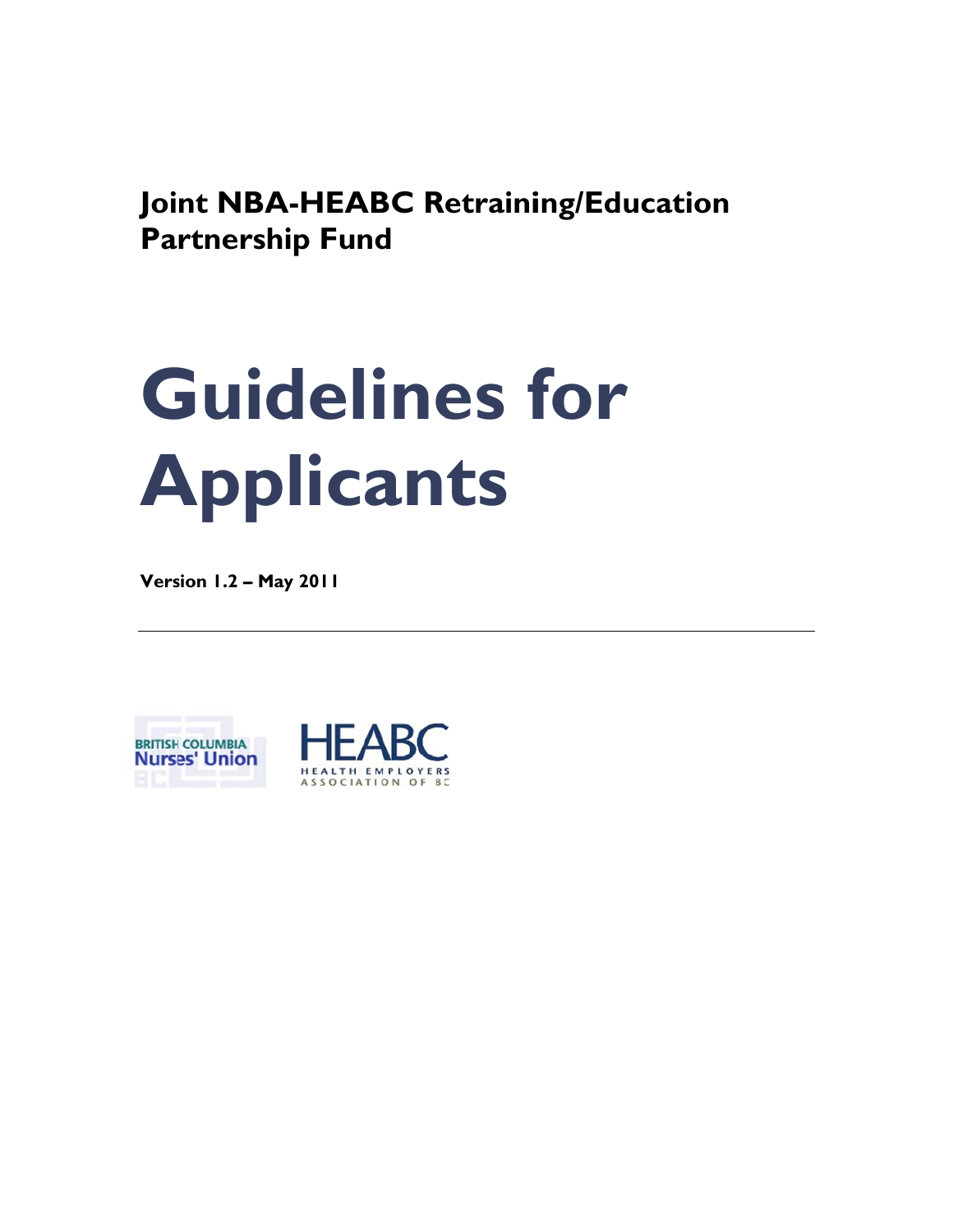## **About the Fund**

The *Joint NBA-HEABC Retraining/Education Partnership Fund* provides educational support and assistance to nurses impacted by displacement. The goal of the *Fund* is to minimize job loss and workplace disruption resulting from displacement. In addition to better outcomes for individual employees, retraining displaced nurses maximizes the ability of health authorities and their affiliates to respond to employment needs through skill realignment. The fund is administered by the *NBA-HEABC Retraining/Education Partnership Fund Joint Steering Committee*.

In May of 2010, the Ministry of Health Services, the Health Authorities, the Health Employers Association of BC (HEABC) and the Nurses Bargaining Association (NBA) entered into a Memorandum of Agreement regarding the 2010 Total Compensation Residual Allocation, which flowed from the 2010-2012 Contract Extension Agreement. The agreement included the allocation of \$1.2 million dollars to a Retraining/Education Partnership Fund. Subsequent funding will be reviewed and may be renewed on an annual basis. The *Fund* is distributed between BC's health authorities and their affiliates on the basis of FTE.

## **Who We Fund**

To be considered for funding:

- 1. You must be:
	- a. a BC Health Authority or Health Authority Affiliate employee who is a current member of the BC Nurses Bargaining Association (NBA) (applying on your own behalf); or,
	- b. an employer representative of a BC health authority applying on behalf of one or many NBA members; or,
	- c. a BC Health Authority **Affiliate** employer representative and union representative team applying on behalf of one or many NBA members.
- 2. You must:
	- a. have received a displacement letter dated on or after September 1, 2010; or,
	- b. be applying on behalf of one or more NBA members who received displacement letters dated on or after September 1, 2010.
- 3. You must submit a nursing retraining/education proposal that is:
	- a. likely to result in employment for yourself (if you are applying on your own behalf); or,
	- b. likely to result in employment for one or more nurses who has/have been or will be displaced (if you are a health employer).

Proposal requirements will be described in detail in the section "How to Apply."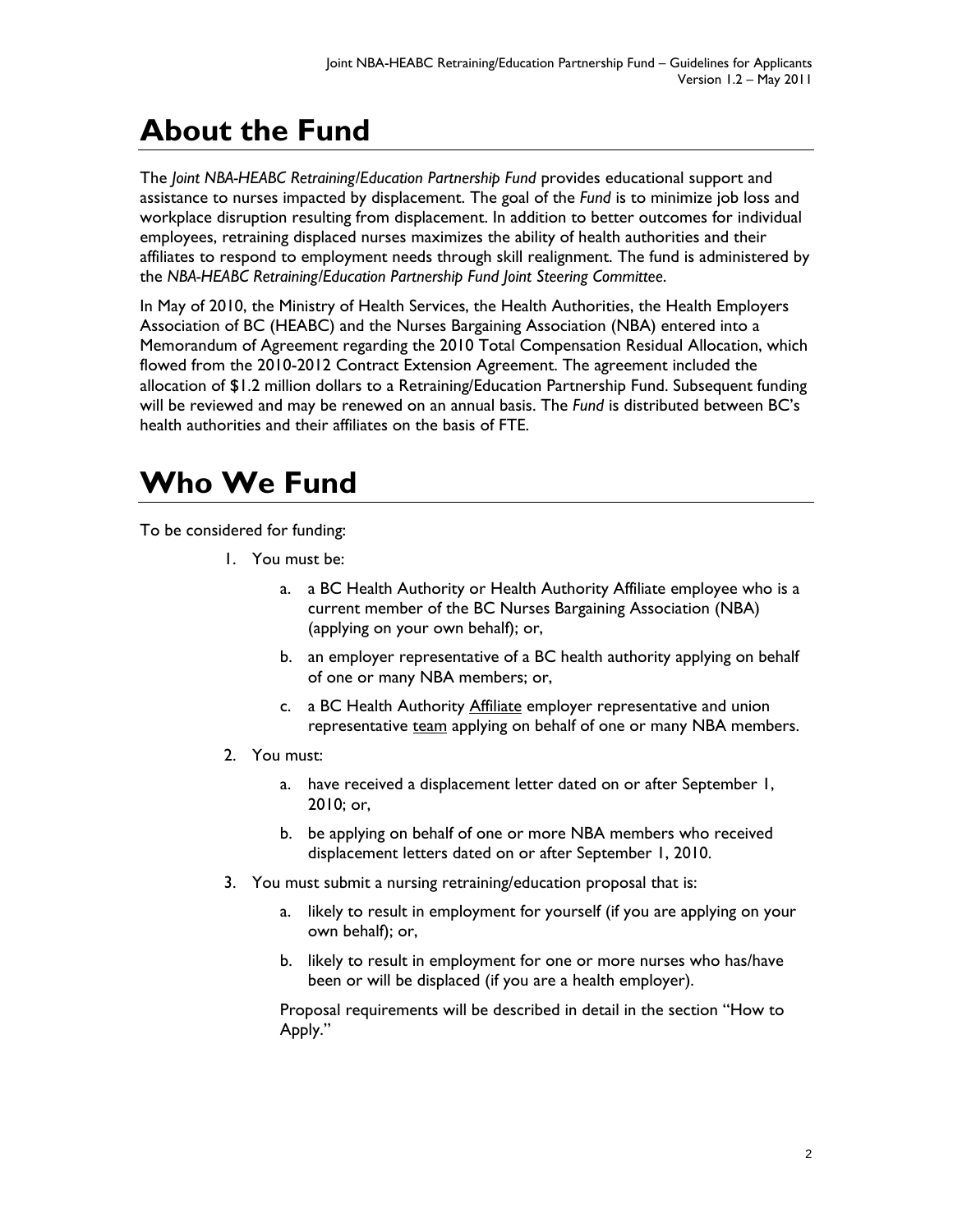## **What We Fund**

Funding will be considered for:

- training in critical care nursing
- other specialty nursing training or skill upgrading for work in acute care
- any other nursing related education that the *Joint Steering Committee* deems as meeting the mandate of the Partnership Fund

You must demonstrate the likelihood that the proposed training/education is likely to lead to employment in one or more current nursing vacancies.

## **How to Apply**

You can obtain an application form from one of two websites:

The BCNU website, at the following web address: http://www.bcnu.org/whats\_new\_media/bulletins/2010/10-21.htm

The HEABC website, at the following web address: http://members.heabc.bc.ca/Page4081.aspx

If you are unable to access the application form online, please contact your BCNU Regional Chair.

Your proposal will consist of two parts:

- 1) The completed application form (instructions follow)
- 2) Additional documents as required (instructions follow)

Once you have assembled all components of the proposal, you must mail, fax or email them to:

The Health Employers Association of BC #200 – 1333 W. Broadway Vancouver, BC V6H 4C6 Fax: (604) 736-2715 Email: darlenel@heabc.bc.ca Attn: Darlene Lavia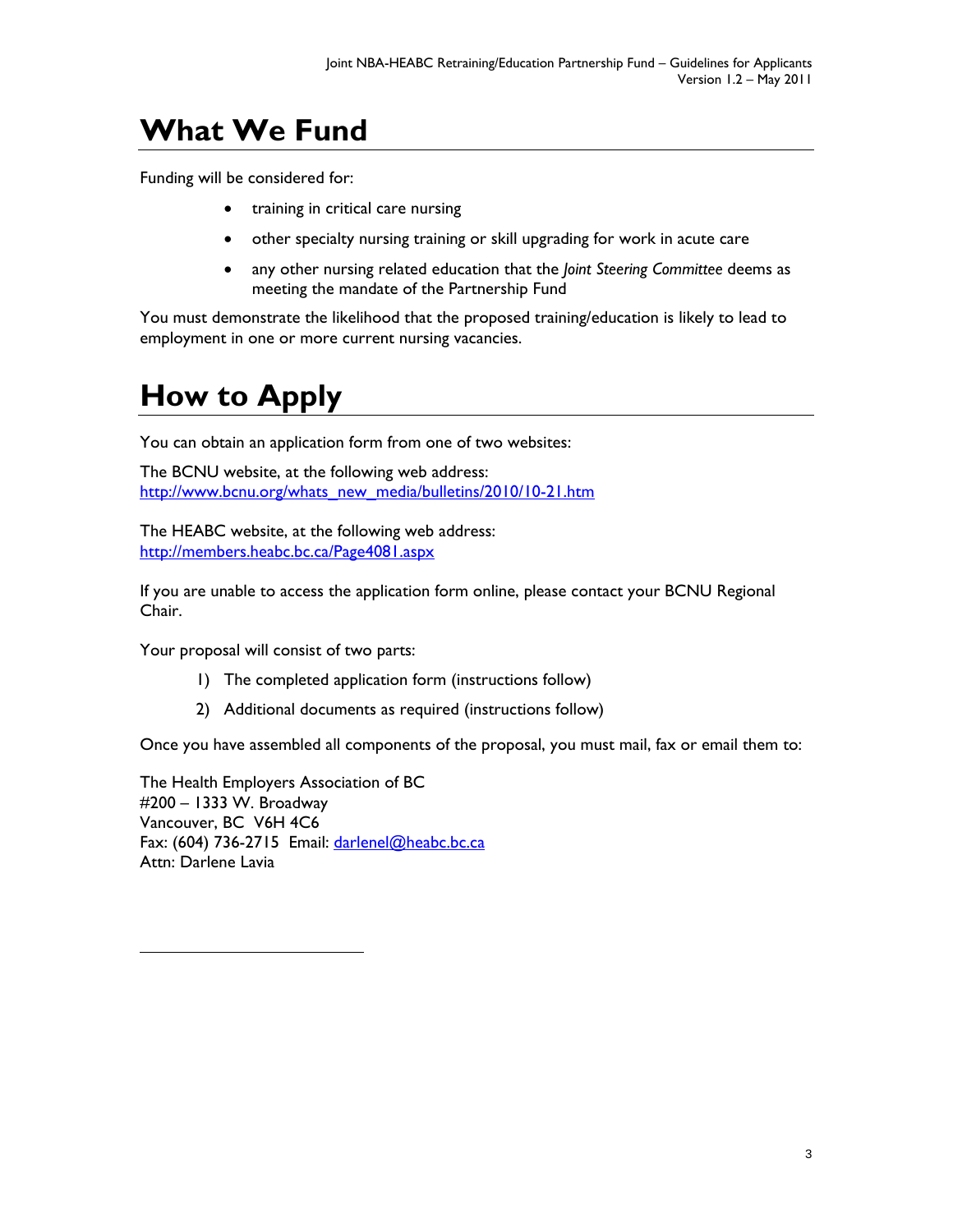### **Instructions for Completing the Application Form**

There are seven sections for the applicant to complete:

- A. Applicant Type
- B. Employer Information
- C. Employee Information
- D. Education Funding Request
- E. Wage Funding Request (if applicable)
- F. Funding Justification
- G. Additional Documents Required

The *Proposal Sub-Committee* and *Approvals Sub-Committee* sections will be completed by members of those respective committees.

#### **A. Applicant Type**

Check the box beside "Individual Employee" if you are a displaced nurse and are applying on your own behalf. Check the box beside "Health Employer" if you are an employer representative or employer/union representative Affiliate team applying on behalf of one or many displaced nurses.

#### **B. Employer Information**

Complete the requested employer information regardless of your applicant type. Where employer contact names are requested:

- a. *Individual Employees* Enter the name of the manager you report(ed) to in the position from which you have been displaced.
- b. *Health Employers* Enter the name of the primary applicant beside the first instance of "Contact Name" and, if desired, the name of a secondary employer representative beside the second instance. If you are an affiliate employer/union team, enter the employer representative's name beside one instance of "Contact Name" and the union representative's name beside the other instance.

#### **C. Employee Information**

*Health Employer* applicants - Indicate if you are applying on behalf of one displaced nurse or multiple displaced nurses. If the latter is true (multiple nurses), you must attach a list of names. If the former is true (one nurse only), you must complete the employee information (name, address, phone number, union, etc.) that immediately follows.

*Individual Employee* applicants – You can skip the single versus multiple nurse checkboxes and proceed to filling out your own information (name, address, phone number, union, etc.).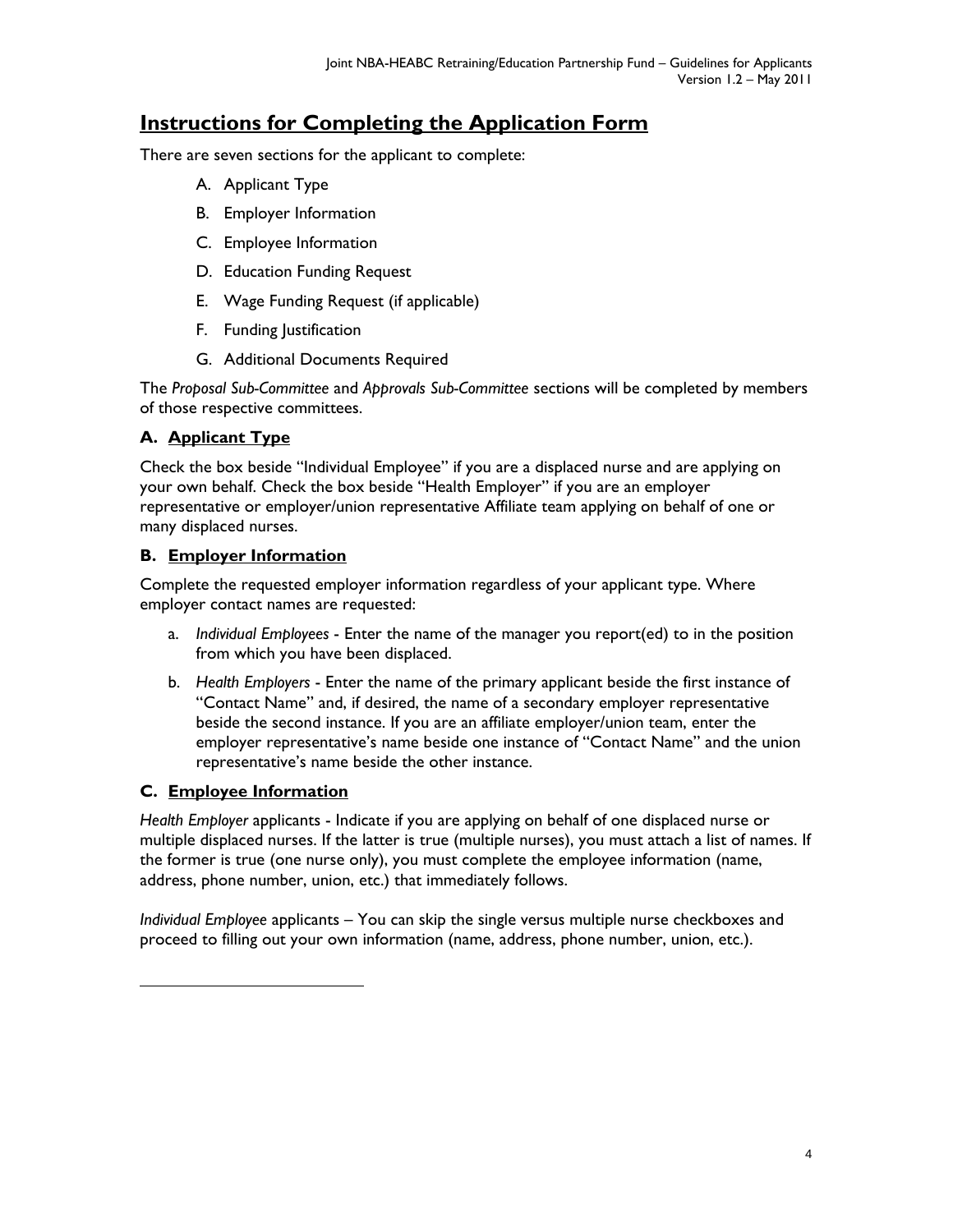#### **D. Education Funding Request**

This is where you will provide the details of your funding request. First, you must indicate if the education/training will be provided by the employer or an educational institution (check one). Write the name of the educational institution, the department, and/or the program (if applicable).

#### *Course Information*

Please write the proposed course names and numbers, the start date and end dates and the tuition/course fees under the appropriate columns. You can attach a page if you run out of space.

#### *Total Tuition Requested*

Calculate the total tuition/course fees you are proposing and write them beside "Total Tuition Requested." *Health Employers* applying on behalf of more than one nurse can write the total tuition cost on this line, but should attach a more detailed costing by individual nurse.

#### *Application Fees, Student Activity Fees and Other Fees (if applicable)*

If your proposed program will incur any application fees, student activity fees or other fees, please indicate so on the appropriate lines.

#### *Total Education Cost*

Add the "Total Tuition Requested," the "Total Application Fees (if applicable)," the "Total Student Activity Fees (if applicable)," and the "Total Other Fees (if applicable)" to arrive at the "Total Education Cost."

#### *Total Wage Funding Requested (if applicable)*

If you are requesting funding for wages for the duration of the education period, please use the following formula as a guideline:

#### **(duration of education period in weeks) x (hourly rate) x (FTE x 36\*)**

\*The number 36 represents the average work hours per week, as per Article 26.01of the *NBA 2006-2010 Collective Agreement*.

If you would prefer to calculate your wage funding request differently, please attach your calculations and provide an explanation as to why it ought to be calculated in that way.

#### *Total Cost*

To arrive at the total cost of your proposal, add the "Total Education Cost" to the "Total Wage Funding Requested (if applicable)."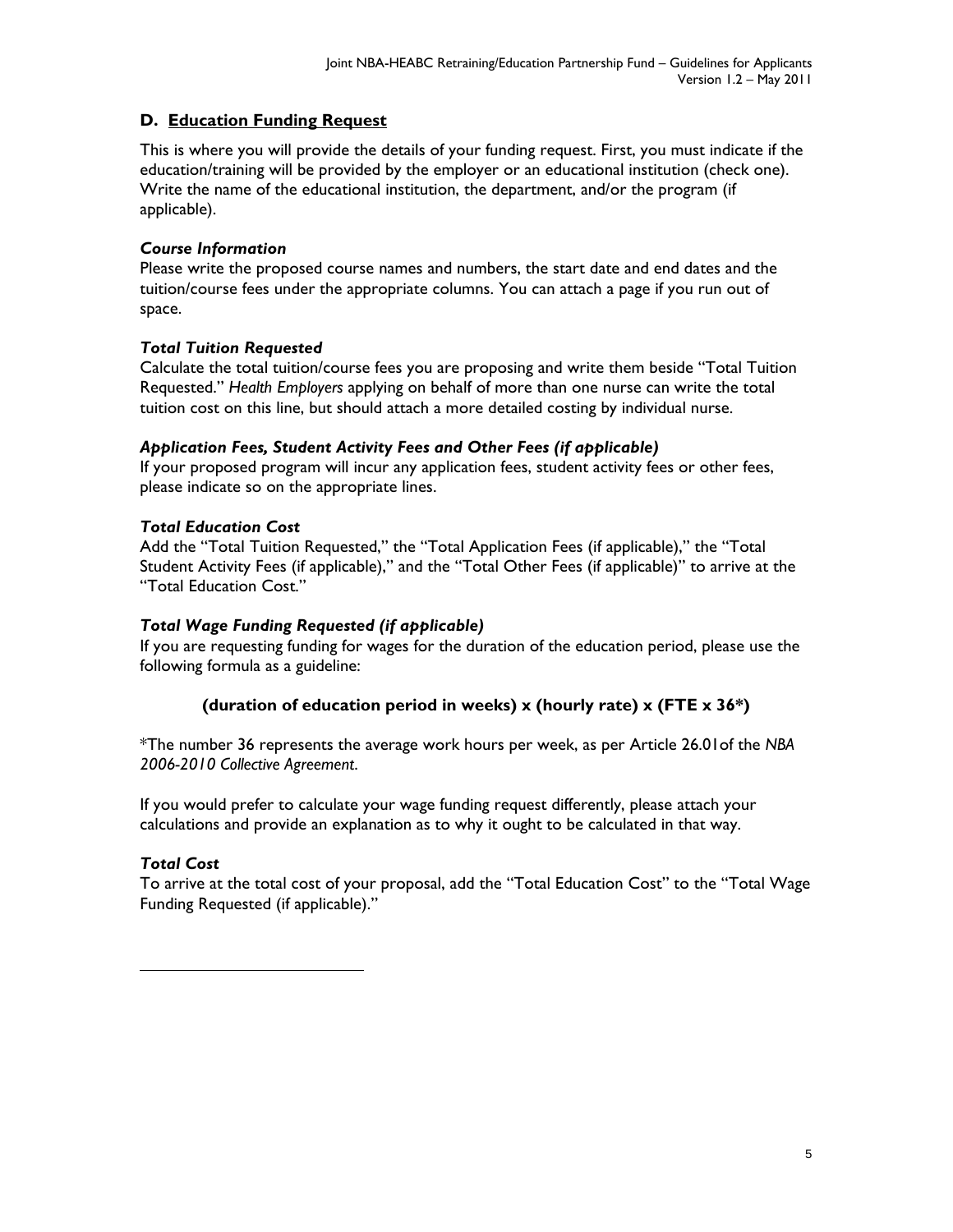#### **E. Funding Justification**

In this section, you are asked to answer specific questions about your proposal. The application form includes a lined page on which you will write your answers.

#### **1) Please describe the history of the displacement process for the nurse(s) named in this application.**

Your answer to this question helps the *Proposal Sub-Committee* and *Approvals Sub-Committee* understand the displacement situation.

#### **2) What positions will be available to the nurse(s) at the end of the nurse(s) training?**

The proposed education/training program should result in your placement (or placement of the nurse(s) on behalf of whom you are applying) in one or more specific vacancies. Please list those position titles and attach job descriptions or postings.

#### **3) How will completing the proposed course(s) increase the likelihood the nurse(s) will secure the position(s)?**

You must clearly demonstrate how completing the education/training program will increase the likelihood of securing employment in the vacant position(s).

#### **4) How will the proposed course(s) minimize job loss?**

In addition to your answer to 3) above, you must clearly explain how the proposed education/training program will minimize job loss not only for the displaced nurse(s), but for others who would be bumped if the nurse were not able to secure a vacancy.

#### **F. Additional Documents Required**

*Individual Employee* applicants – you must attach a copy of your displacement letter, course descriptions and job descriptions/postings for the position(s) you wish to secure.

*Health Employer* applicants – you must attach several documents:

- **Employee displacement details** a copy of the employee's displacement letter (if applying on behalf of one nurse); or, displacement details included with the list of employee names (if applying on behalf of more than one nurse). Displacement details include the date of the displacement letter, the displacement effective date and the reason for displacement. If the displacement has yet to occur, the employer must describe their plan for displacement.
- **Course description(s)** for the proposed training program
- **Job description(s)/posting(s)**  of vacancies you hope the employee(s) will secure as a result of the education/training.
- **Additional cost detail** to supplement the "Education Funding Request" section (if applying on behalf of more than one nurse).